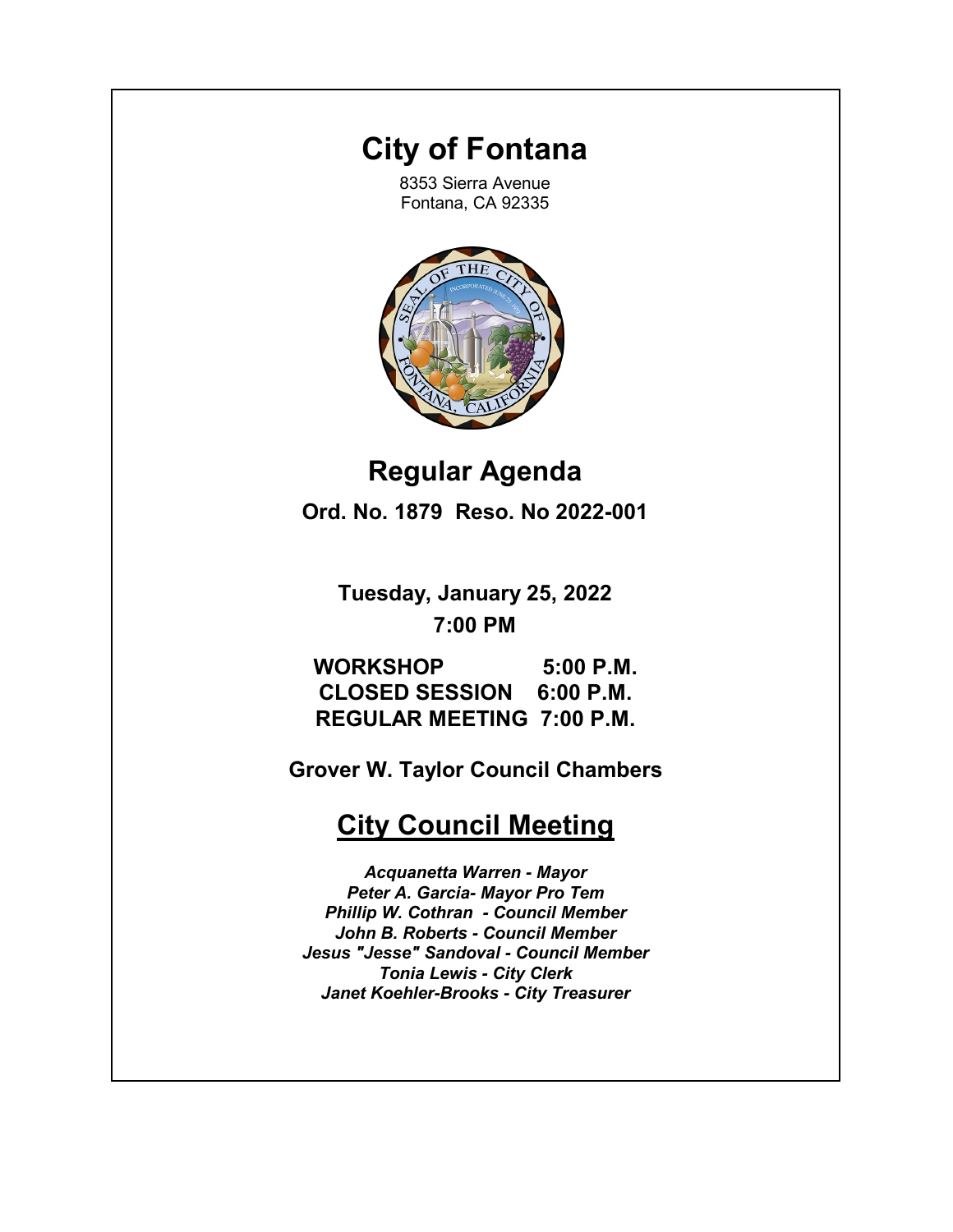#### **Welcome to a meeting of the Fontana City Council.**

Welcome to a meeting of the Fontana City Council. A complete agenda packet is located in the binder on the table in the lobby of the Grover W. Taylor Council Chambers 8353 Sierra Avenue Fontana, CA 92335. To address the Council, please fill out a card located at the entrance to the right indicating your desire to speak on either a specific agenda item or under Public Communications and give it to the City Clerk. Your name will be called when it is your turn to speak. In compliance with Americans with Disabilities Act of 1990 (42 USC § 12132), the Grover W. Taylor Council Chambers 8353 Sierra Avenue Fontana, CA 92335 is wheelchair accessible, and a portable microphone is available. Upon request, this agenda will be made available in appropriate alternative forms to persons with disabilities, as required by Section 12132 of the Americans with Disabilities Act of 1990. Any person with a disability who requires a modification or accommodation in order to participate in a meeting should direct such a request to the City Clerk's Office at (909) 350-7602 at least 48 hours before the meeting, if possible. Any public record, relating to an open session agenda item, that is distributed within 72 hours prior to the meeting is available for public inspection in the Grover W. Taylor Council Chambers 8353 Sierra Avenue Fontana, CA 92335.

Traduccion en Español disponible a peticion. Favor de notificar al Departamento "City Clerk". Para mayor informacion, favor de marcar el numero (909) 350-7602.

### **WORKSHOP:**

**A. 5:00 P.M. City Council Workshop**

**(A) Police Department 2021 Annual Report (Chief Billy Green, to present); [21-1128](http://fontana.legistar.com/gateway.aspx?m=l&id=/matter.aspx?key=2214)**

**(B) Fire Annex Construction Concept (Deputy City Manager Phil Burum, to present);** 

**(C) Fontana Honor Roll Organizing Committee: Veteran's Memorial (Interim City Manager Shannon Yauchzee, to present);** 

**(D) Public Communications;**

**(E) Agenda Review; and** 

**(F) City Manager Comments**

### **PUBLIC COMMUNICATION - CLOSED SESSION:**

This is an opportunity for citizens to speak to the City Council for up to 3 minutes on the following Closed Session. The Mayor and City Council reserve the right to adjust this time limit based on the number of speakers who wish to address the Mayor and City Council.

#### **A. Public Communications - Closed Session**

### **CLOSED SESSION:**

**A. 6:00 P.M. CLOSED SESSION**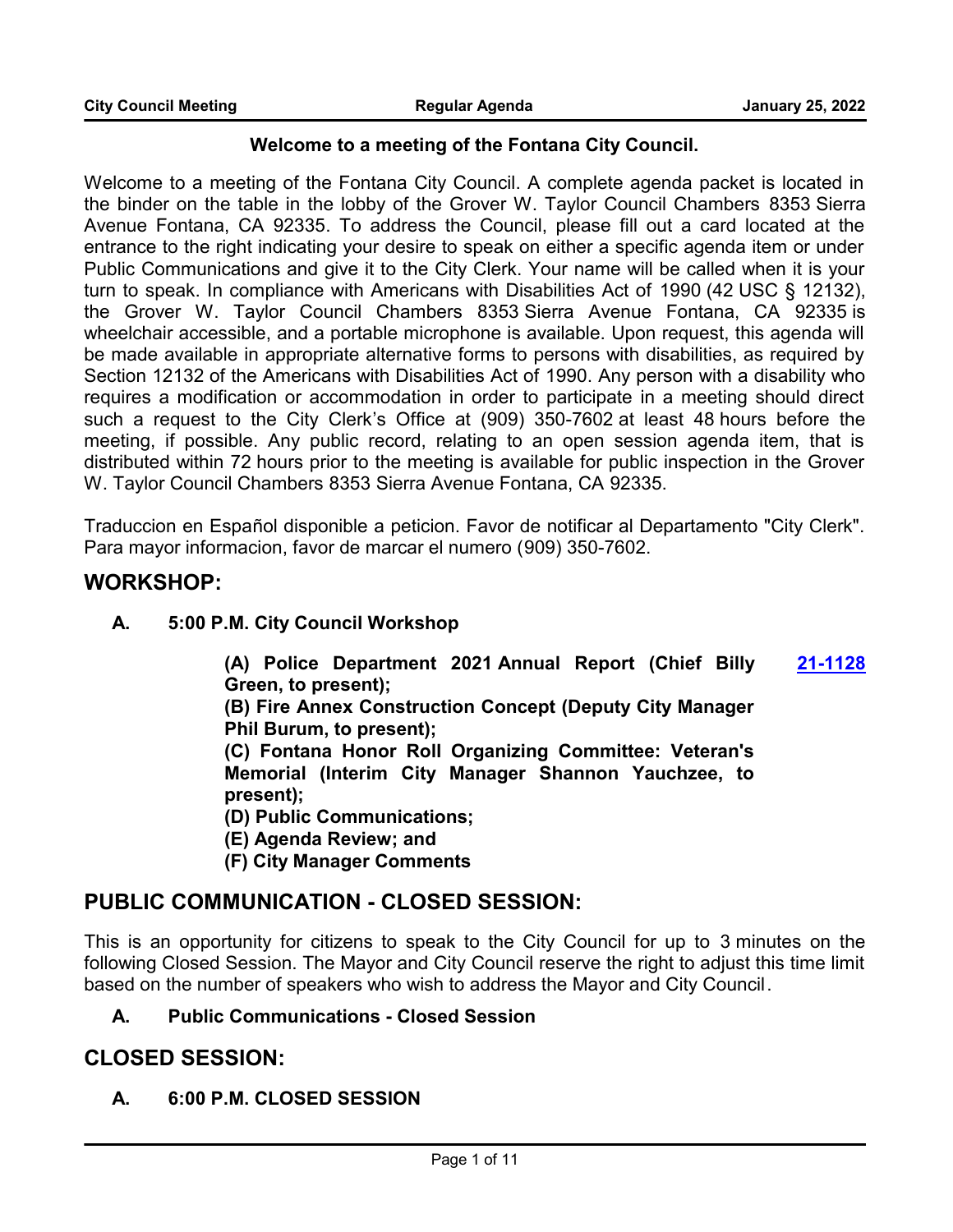**CONFERENCE WITH LABOR NEGOTIATOR PURSUANT TO GOVERNMENT CODE SECTION 54957.6 City Negotiator: Shannon Yauchzee, Interim City Manager and Rakesha Thomas, Director of Human Resources and Risk Management Employee Organization(s): Teamsters Local 1932 City Hall Bargaining Unit; Teamsters Local 1932 Yard Bargaining Unit; Police Officers Association; and Management/Confidential Employees CONFERENCE WITH LEGAL COUNSEL – EXISTING LITIGATION PURSUANT TO GOVERNMENT CODE SECTION 54956.9(d)(1) Case: Anthony Ricci vs. City of Fontana Workers' Compensation Claim Numbers: 201000006; 180900036 CONFERENCE WITH LEGAL COUNSEL – ANTICIPATED LITIGATION (Government Code section 54956.9(d)(4)) Initiation of litigation: One Potential Case CONFERENCE WITH REAL PROPERTY NEGOTIATORS (Gov. Code Section 54956.8) Property: APN 01911-16-218 Agency Negotiator: Phillip Burum, Deputy City Manager Negotiating parties: Carlos Sandoval Under Negotiation: Price and terms of payment CONFERENCE WITH REAL PROPERTY NEGOTIATORS (Gov. Code Section 54956.8) Property: APN 01911-16-242 Agency Negotiator: Phillip Burum, Deputy City Manager Negotiating parties: Yolanda Geivett Under Negotiation: Price and terms of payment CONFERENCE WITH LEGAL COUNSEL-EXISTING LITIGATION (Paragraph (1) of subdivision (d) of Section 54956.9) Name of case: Sierra Club v. City of Fontana, et al. San Bernardino Superior Court Case No. CIVSB2121605; and People of the State of California v. City of Fontana, et al. San Bernardino Superior Court Case No. CIVSB2121829 [21-1132](http://fontana.legistar.com/gateway.aspx?m=l&id=/matter.aspx?key=2218)**

### **CALL TO ORDER/ROLL CALL:**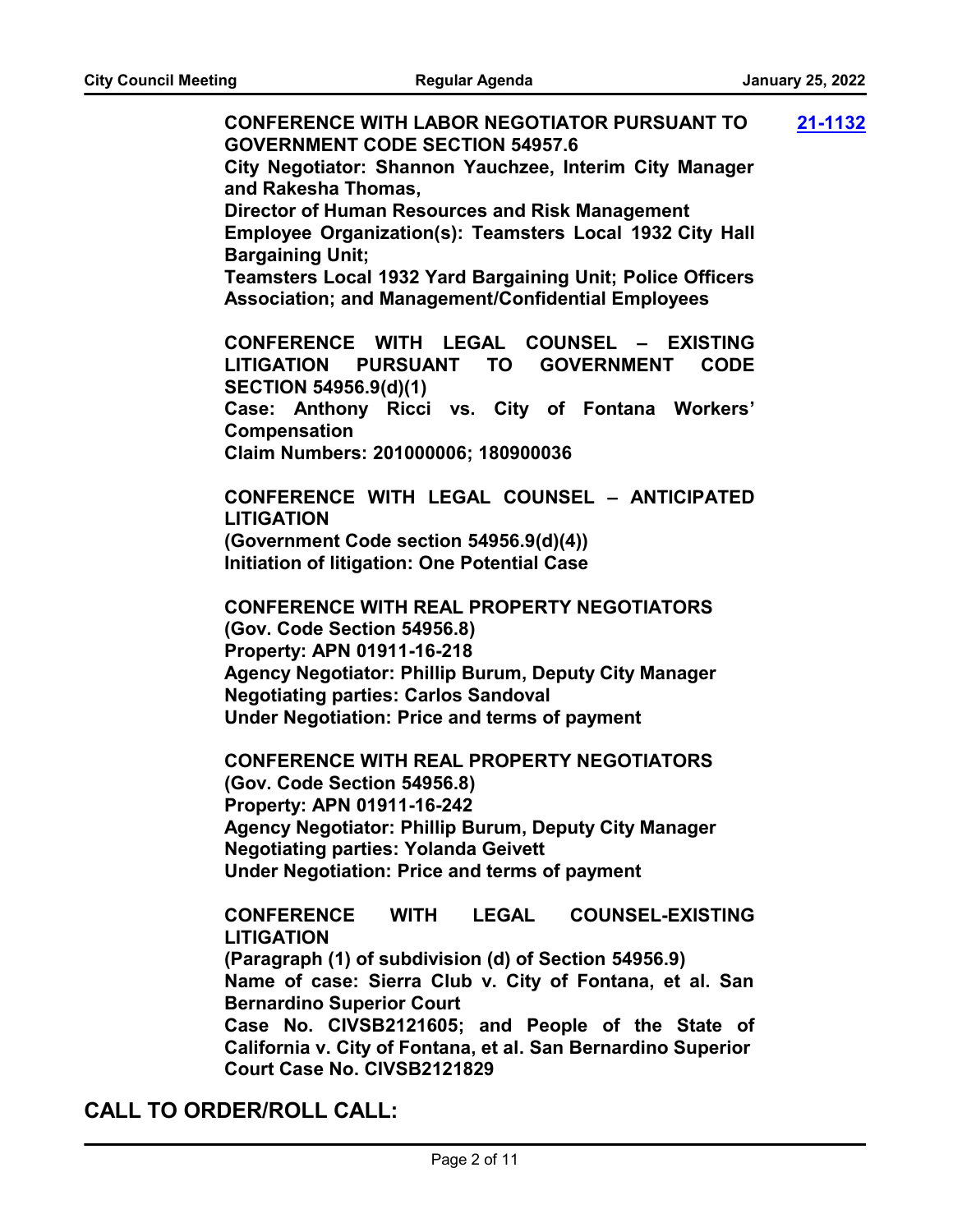### **A. 7:00 P.M. Call To Order/Roll Call:**

# **INVOCATION/PLEDGE OF ALLEGIANCE:**

**A. Fontana Police Department Chaplain Greg Peck/Pledge of Allegiance:**

# **Redistricting - Public Hearing #3**

**A. (A) Redistricting Draft Maps (National Demographic Corporation, Todd Tatum to present); (B) Public Communications: (C) Mayor and City Council Comments 21-1131 Attachments: Public Hearing Presentation** 

Fontana Redistricting Public Hearing Notice #3 Fontana-NDC Map 101 Fontana-Map 101-Demographics Fontana-NDC Map 102 Fontana-Map 102 -Demographics Fontana-NDC Map 103 Fontana-Map 103-Demographics Fontana-Public Map 401 Fontana-Public 401-Demographics Fontana-Public 601-Map.pdf Fontana-Public 601 (1)-Demographics.pdf

# **PROCLAMATION:**

**A. Mayor Warren and City Council to proclaim January as National Mentoring Month (Manager of Site Based Programs Megan Ramos,to accept). [21-1041](http://fontana.legistar.com/gateway.aspx?m=l&id=/matter.aspx?key=2126)**

## **SPECIAL PRESENTATIONS:**

**A. Mayor Warren and City Council to recognize retiring Public Works Director Keith Kramer (Deputy City Manager Phillip Burum to present). [21-1121](http://fontana.legistar.com/gateway.aspx?m=l&id=/matter.aspx?key=2207)**

**B. Mayor Warren and City Council to recognize retiring Community Services Director Garth Nelson (Interim Deputy City Manager Ray Ebert to present).**

**C. Mayor Warren and City Council to recognize Officer Adrian Garcia as the Police Department's 2021 Employee of the Year (Chief Green to present).**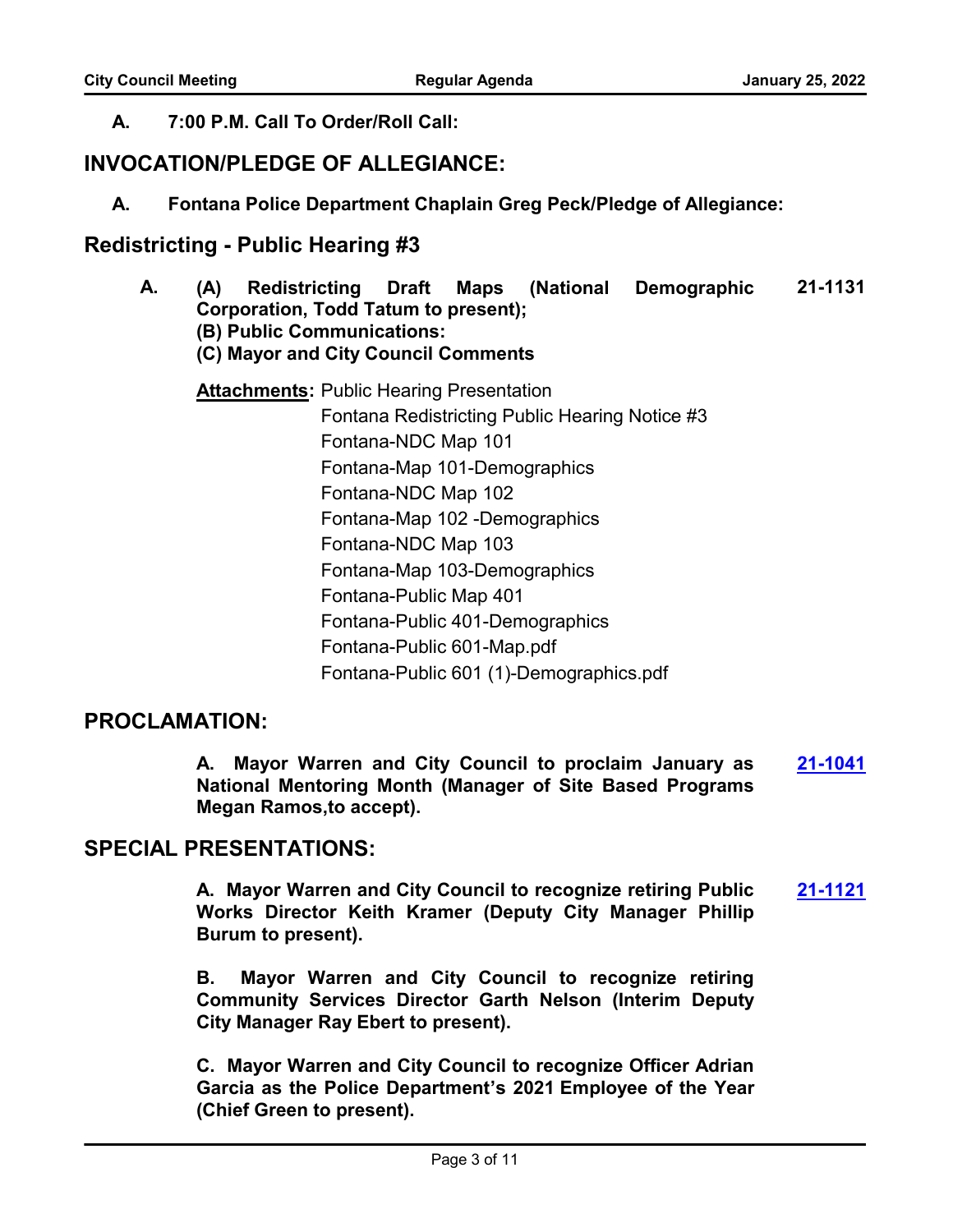**D. Mayor Warren and City Council to recognize Corporal Valerie Gutierrez, Dispatch Supervisor Amy Blessinger, and Dispatchers Diana Zick and Melodi Mundrick as the Police Department's December 2021 Employees of the Month (Captain Burton and Captain Stover to present).**

**E. Mayor Warren and City Council to recognize Armando Martinez, Benjamin Parra, Ivan Torres and William Byrne as Public Works Department 2021 Employees of the Year (Public Works Manager Dan West to present).**

**F. Mayor Warren and City Council to swear in new Fontana Police Officers Cody Chick, Edward Lopez, Brandon McCaulley, Sean Olson, and Jorge Trujillo (Chief Green to present).**

**G. Mayor Warren and City Council to recognize Deputy City Clerk Ashton R. Arocho on recent Master Municipal Clerk (MMC) designation (Interim Deputy City Manager Ray Ebert to present).**

**H. Special Recognition of Council Members Phillip Cothran and Jesse Sandoval's Birthdays (Mayor Warren to present).**

### **PUBLIC COMMUNICATIONS:**

This is an opportunity for members of the public to address the City Council for up to three (3) minutes total on items either on the Agenda or items not on the Agenda, but within the City Council's jurisdiction. Note that Public Hearing items have individual and specific public input opportunities during the public hearing and testimony on those items will only be taken during the public hearing. The Council is prohibited by law from discussing or taking immediate action on non-agendized items. The Mayor and City Council reserve the right to adjust this time limit based on the number of speakers who wish to address the Mayor and City Council.

#### **A. Public Communications**

### **CONSENT CALENDAR:**

All matters listed under CONSENT CALENDAR will be enacted by one motion in the form listed below. There will be no separate discussion on these items prior to the time Council votes on them, unless a member of the Council requests a specific item be removed from the Consent Calendar for discussion.

#### **A. Approval of Minutes 21-1139**

Approve the minutes of the December 14, 2021, Regular City Council Meeting.

**Attachments:** Minutes - City Council Regular City Council Minutes 12.14.21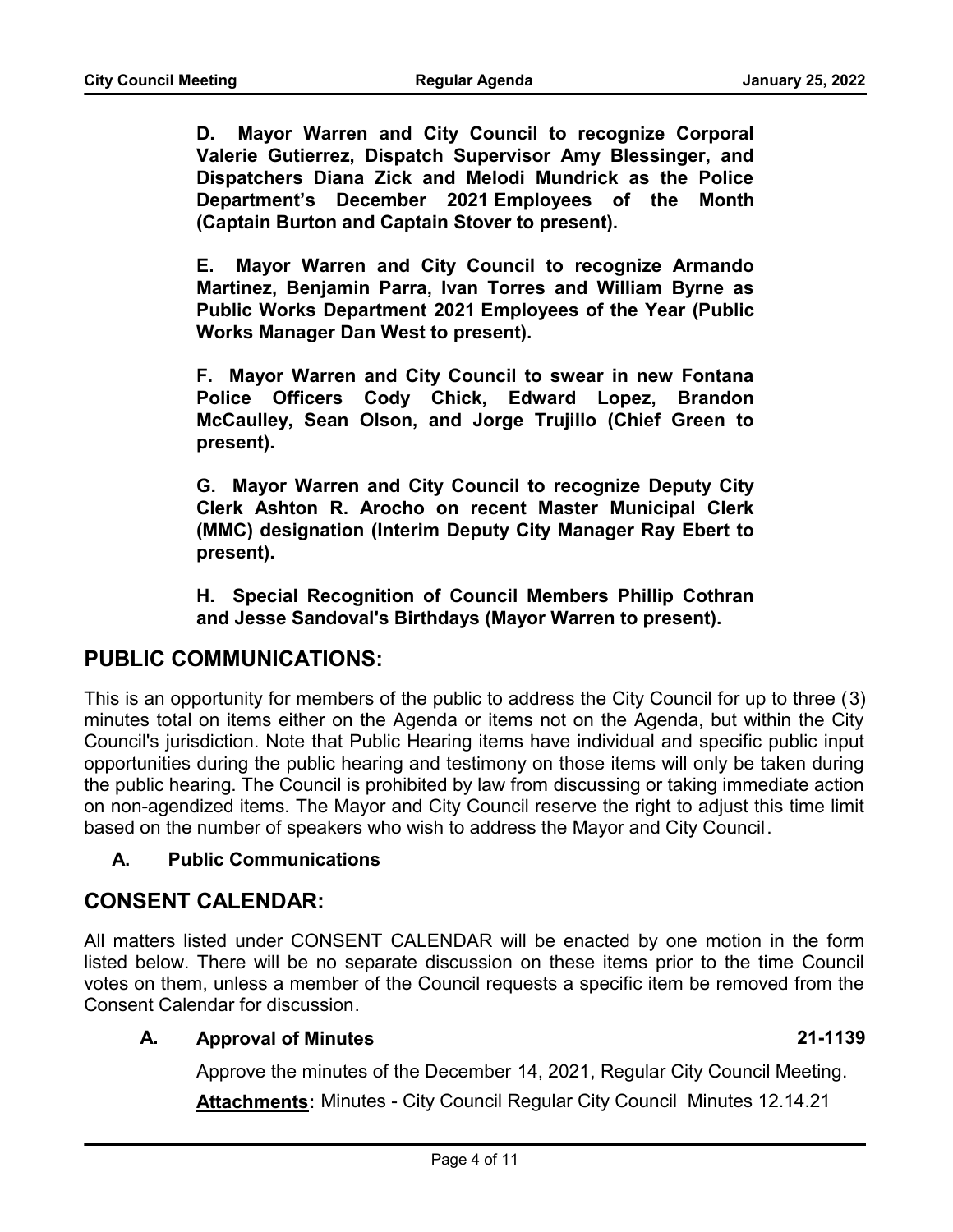of the City of Fontana, California approving Municipal Code Amendment (MCA) No. 21-002 to amend Chapter 11 - Fire Prevention of the Municipal Code to (1) increase the minimum building square footage exception for requiring fire sprinklers, (2) require the installation of fire sprinklers or other appropriate fire suppression system as approved by the Fire Marshall for all buildings housing vehicles, and (3) allow installation of residential 13R or 13D fire sprinkler systems in place of commercial 13 systems for commercial buildings under 5,000 square feet.

Second Reading/Adopt **Ordinance No. 1876**, an Ordinance of the City Council

**B. Adoption of Ordinance No.1876 [21-1134](http://fontana.legistar.com/gateway.aspx?m=l&id=/matter.aspx?key=2220)**

**Attachments:** [Ordinance No. 1876 - Fontana Fire Code Amendment](http://fontana.legistar.com/gateway.aspx?M=F&ID=6f3aa63a-064a-4c6d-bbad-d66802fc352e.pdf)

#### **C. Adoption of Ordinance No.1878 [21-1122](http://fontana.legistar.com/gateway.aspx?m=l&id=/matter.aspx?key=2208)**

Second Reading/Adopt **Ordinance No. 1878** adding Article III to Chapter 7 of the Fontana Municipal Code, regarding mandate of electronic and paperless filing of Campaign Finance Disclosure Statements.

**Attachments:** [Ordinance No.1878](http://fontana.legistar.com/gateway.aspx?M=F&ID=9e1b845a-dbed-40a3-b744-19e9d07f4b77.pdf)

#### **D. Accept Donation From Fontana Foundation of Hope [21-1074](http://fontana.legistar.com/gateway.aspx?m=l&id=/matter.aspx?key=2160)**

Accept donation from Fontana Foundation of Hope in the amount of \$5,000 for use towards the 2021 Festival of Winter.

**Attachments:** [Fontana Foundation of Hope \(Festival of Winter\)](http://fontana.legistar.com/gateway.aspx?M=F&ID=c4bed2bb-e487-4afe-9824-6481f666d2bb.pdf)

### **E. Accept Donation From Options for Youth [21-1075](http://fontana.legistar.com/gateway.aspx?m=l&id=/matter.aspx?key=2161)**

Accept donation from Options for Youth in the amount of \$2,500 for use towards the 2021 Festival of Winter.

**Attachments:** [Options for Youth \(Festival of Winter\)](http://fontana.legistar.com/gateway.aspx?M=F&ID=f9893a25-4ef4-4aba-ace7-1a8590e33966.pdf)

#### **F. Accept Donation From Kaiser Permanente [21-1076](http://fontana.legistar.com/gateway.aspx?m=l&id=/matter.aspx?key=2162)**

Accept donation from Kaiser Permanente in the amount of \$1,000 for use towards the 2021 Let's Move on the Trail.

**Attachments:** [Kaiser Permanente \(Let's Move on the Trail\).pdf](http://fontana.legistar.com/gateway.aspx?M=F&ID=86099c5e-5090-4fd9-921e-471521ced948.pdf)

#### **G. Accept Grant Award from Kaiser Permanente [21-1095](http://fontana.legistar.com/gateway.aspx?m=l&id=/matter.aspx?key=2181)**

Accept grant award from Kaiser Permanente in the amount of \$14,000 for use towards Healthy Fontana's "The Awareness Project."

**Attachments: [Kaiser Permanente \(The Awareness Project\)](http://fontana.legistar.com/gateway.aspx?M=F&ID=0cf5998c-c865-4424-b660-695f0ae3edff.pdf)** 

### **H. Approve a Bond Reduction for Tract No.'s 18825 and 18915 [21-1126](http://fontana.legistar.com/gateway.aspx?m=l&id=/matter.aspx?key=2212)**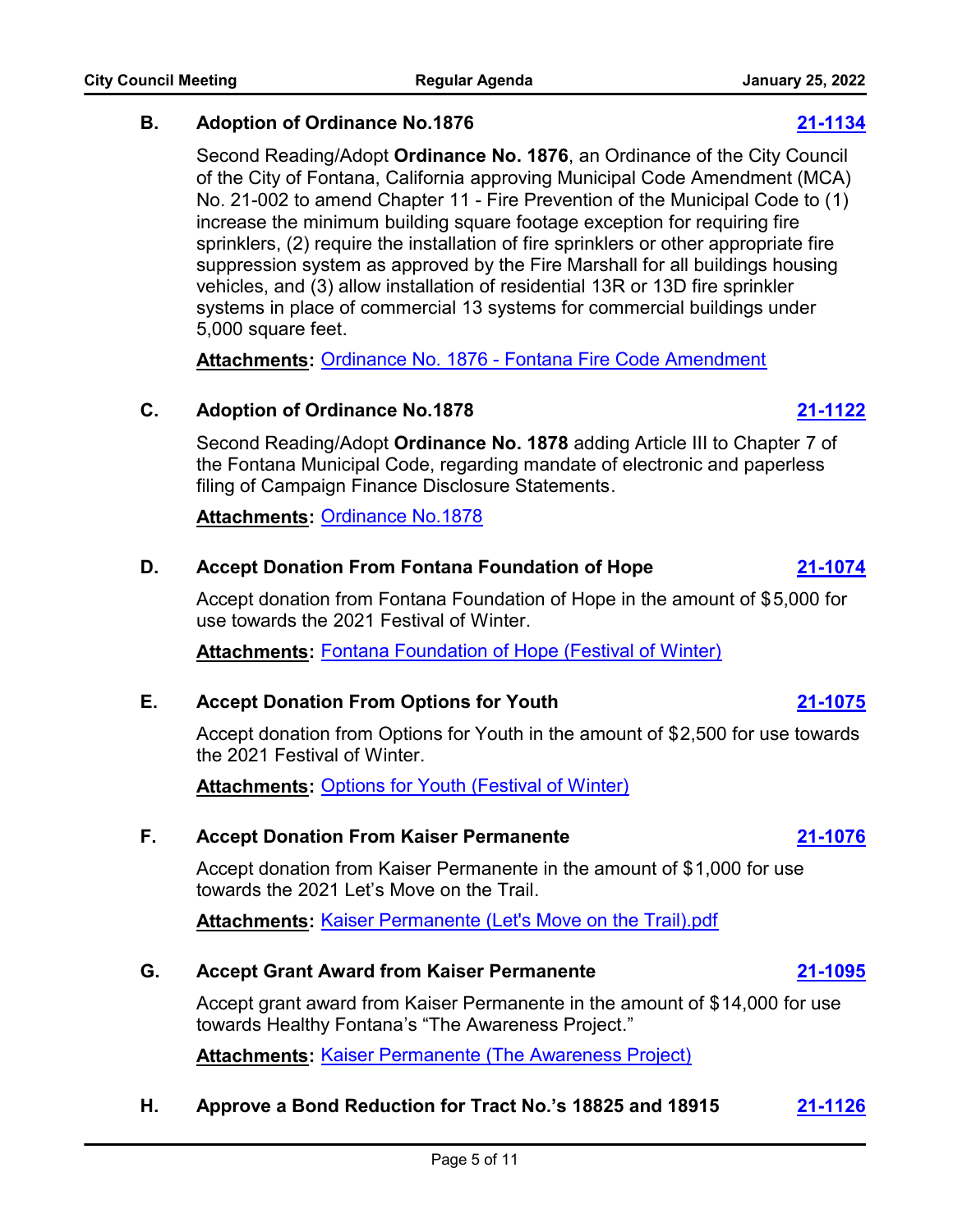Approve a reduction of the Faithful Performance and Labor and Materials bonds posted by RSI Communities-California, LLC for Tract No.'s 18825 and 18915 located at the northeast corner of Summit Avenue and Citrus Avenue.

**<u>Attachments</u>: <u>[Vicinity Map](http://fontana.legistar.com/gateway.aspx?M=F&ID=4ddc2d13-4393-482d-b87e-970e2eaa57d9.pdf)</u>** [Tract Map - 18825](http://fontana.legistar.com/gateway.aspx?M=F&ID=70ee63ad-e8df-403d-a4ec-2b61b05c05b4.pdf) [Tract Map - 18915](http://fontana.legistar.com/gateway.aspx?M=F&ID=b09f7bb7-9a3d-43dc-9c41-85ef1b7c5457.pdf)

#### **I. 311 Customer Relationship Management System (CRM) [21-1111](http://fontana.legistar.com/gateway.aspx?m=l&id=/matter.aspx?key=2197)**

1. Authorize the Purchasing Office to utilize the State of California Master Service Agreement (MSA) for IT Management and Consulting Services (MSA 5167010).

2. Approve and authorize the City Manager to execute a contract with 120VC for Project Management (MSA 5167010-330) for implementation of the 311 CRM System.

3. Authorize the purchase of the subscription service platform Customer Community from Salesforce.com, Inc. for (5) years.

**<u>Attachments</u>: [Salesforce City of Fontana 311 Quote](http://fontana.legistar.com/gateway.aspx?M=F&ID=17bc5807-bf2b-4200-ab89-87813c16dbcd.pdf)** [211210 120VC SOW - City of Fontana 311 SalesForceFullTime](http://fontana.legistar.com/gateway.aspx?M=F&ID=7f141aa9-97e0-4f2b-a053-c87c3ddaf0ff.docx)

#### **J. 2021 Police Department Donations [21-1117](http://fontana.legistar.com/gateway.aspx?m=l&id=/matter.aspx?key=2203)**

Accept monetary and gift donations from multiple donors including community programs, businesses, and citizens.

**Attachments:** [21-1117 PD Donations](http://fontana.legistar.com/gateway.aspx?M=F&ID=a9c2ba8b-ce89-450e-b7b2-f69fadaa4ab7.pdf)

#### **K. 2022 Statement of Investment Policy [21-1125](http://fontana.legistar.com/gateway.aspx?m=l&id=/matter.aspx?key=2211)**

1. Adopt the City of Fontana Statement of Investment Policy for 2022.

2. Adopt **Resolution No. 2022-\_\_\_** designating City officers who are authorized to invest funds for the City of Fontana and repealing Resolution No. 2021-004.

**Attachments: [Resolution-nvestment Authorization](http://fontana.legistar.com/gateway.aspx?M=F&ID=02df5dc5-c547-42b8-baa7-add36826a5bb.doc)** [2022 Investment Policy](http://fontana.legistar.com/gateway.aspx?M=F&ID=b2208ca3-6368-45b3-be49-3d614cb99373.pdf)

#### **L. Homekey2 Project and Application Resolution [21-1124](http://fontana.legistar.com/gateway.aspx?m=l&id=/matter.aspx?key=2210)**

1. Approve an affordable housing project containing 10 to 14 units of interim housing for chronically homeless, homeless households, or households at risk of homelessness and up to seven units of market rate housing to be sited at most two Fontana Housing Authority and City of Fontana owned properties located at 8996 Olive Street and 8344 Bennett Avenue.

2. Adopt **Resolution No. 2022-\_\_\_\_\_\_**, a resolution of the City Council of the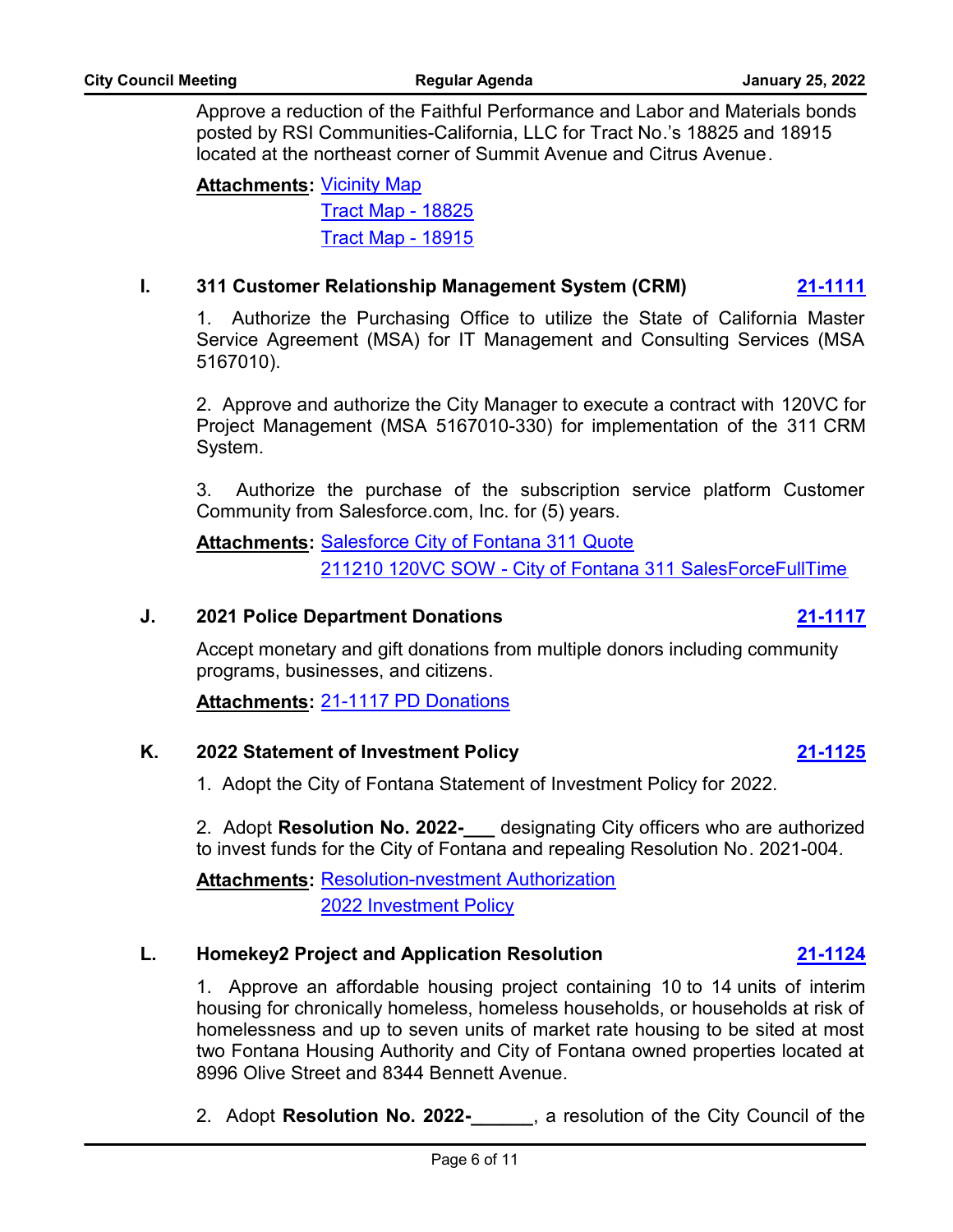City of Fontana authorizing application to and participation in the California Department of Housing and Community Development Homekey program.

3. Authorize the City Manager to execute and transmit any documents necessary or appropriate to ensure the City's timely submission of the Homekey application, inclusive of an Funding Commitment letter demonstrating the City's intent to commit Permanent Local Housing Allocation (PLHA) funds not to exceed \$1,312,326 to support project operating expenses for up to 4-years, and the City's intent to commit up to \$992,936 in development costs for non-assisted units from either PLHA or Housing Trust funds.

**Attachments: [City of Fontana Homekey Resolution.2](http://fontana.legistar.com/gateway.aspx?M=F&ID=86a682be-d535-4cd7-ab35-9f81d85740b8.docx)** [Unit Distribution by Target Population.docx](http://fontana.legistar.com/gateway.aspx?M=F&ID=20c8066d-8cda-4351-b31d-80d6aaf8ab3a.docx)

#### **M. Purchase & Sale Agreement - Downtown Fontana Properties [21-1079](http://fontana.legistar.com/gateway.aspx?m=l&id=/matter.aspx?key=2165)**

1. Approve a Purchase & Sale Agreement for the sale of 16756 Arrow Blvd. and APN #019116208, two properties located on Arrow Blvd. in Downtown Fontana.

2. Authorize the City Manager to execute any documents necessary or appropriate to effectuate said approvals and/or agreement.

**Attachments:** [Pina Furniture & Vacant Lot P&S Agreement.pdf](http://fontana.legistar.com/gateway.aspx?M=F&ID=e79b4745-9302-4151-bd75-28d647db4af8.pdf)

#### **N. Resolution Ratifying the 2021-2023 Confirmation of Understanding for Management Confidential Employees [21-1061](http://fontana.legistar.com/gateway.aspx?m=l&id=/matter.aspx?key=2147)**

Adopt **Resolution No. 2022-\_\_\_\_\_** a Resolution of the City Council of the City of Fontana ratifying the Confirmation of Understanding (COU) between the City of Fontana and Management Confidential Employees.

**Attachments: [Resolution Ratifying MC COU](http://fontana.legistar.com/gateway.aspx?M=F&ID=eb468690-4bc4-4570-8fe4-c47d40f5298d.pdf)** [MC COU 2021 - 2023](http://fontana.legistar.com/gateway.aspx?M=F&ID=3cbf68e7-3749-46b0-8e6d-a4216d00de97.pdf)

**O. A Resolution Supporting the Our Neighborhood Voices (Brand-Huang-Mendoza Tripartisan Land Use) Initiative [21-1144](http://fontana.legistar.com/gateway.aspx?m=l&id=/matter.aspx?key=2230)**

Adopt **Resolution No. 2022-\_\_\_\_\_\_\_,** to support the Our Neighborhood Voices Initiative.

Attachments: Resolution - Brand-Huangmendoza Tripartisan Land Use **Initiative** 

**Approve Consent Calendar Item as recommended by staff.**

### **PUBLIC HEARINGS:**

To speak on Public Hearing Items, submit comments via e-mail at publiccomments@fontana.org. In the subject of your e-mail please indicate whether you are in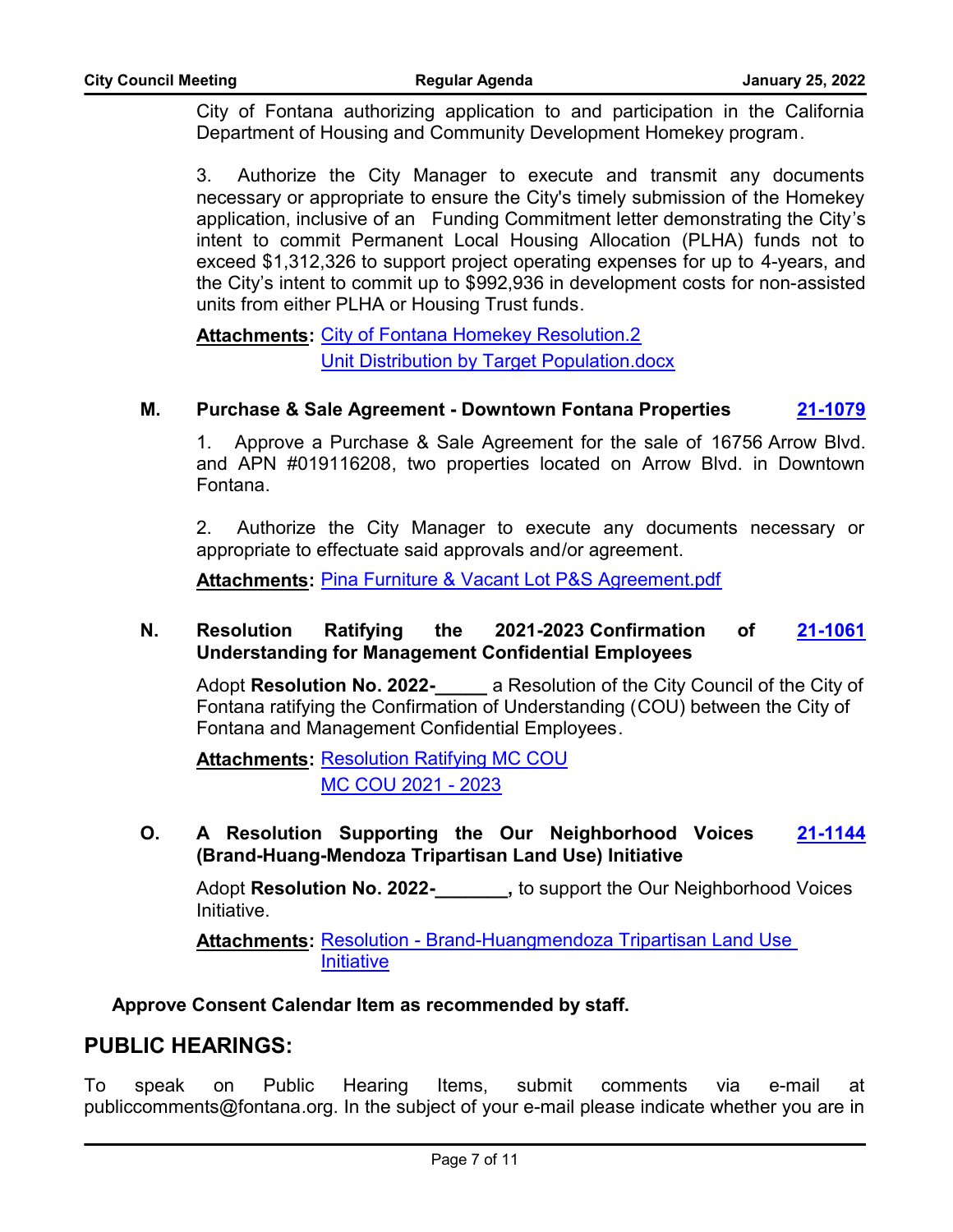favor or opposition of the item. Comments must be received no later than 5:00 P.M. on the day of the meeting. Comments of no more than three (3) minutes will be read into the record at the appropriate time during the meeting. If you challenge in court any action taken concerning a Public Hearing item, you may be limited to raising only those issues you or someone else raised at the Public Hearing described in this notice or in written correspondence delivered to the City at, or prior to, the Public Hearing.

#### **All Public Hearings will be conducted following this format:**

- (a) hearing opened (e) oral favor
- (b) written communication (f) oral opposition
- (c) council/staff comments (g) hearing closed
- (d) applicant comments (applicant not limited to 5 minutes)
	- **A. Municipal Code Amendment (MCA) No. 21-001 for an amendment to Chapter 9 of the Municipal Code to add Article V to establish sustainability standards to improve air and other environmental quality for warehouse (industrial commercial center) developments throughout the city [21-1096](http://fontana.legistar.com/gateway.aspx?m=l&id=/matter.aspx?key=2182)**

Read by title only and waive further reading of and introduce **Ordinance No.\_\_\_**, an Ordinance of the City Council of the City of Fontana, approving Municipal Code Amendment (MCA) No. 21-001 for an amendment to Chapter 9 of the Municipal Code to add Article V to establish sustainability standards to improve air and other environmental quality for warehouse (industrial commercial center) developments throughout the city, and the reading of the title constitutes the first thereof.

Attachments: [Attachment No. 1 - City Council Ordinance](http://fontana.legistar.com/gateway.aspx?M=F&ID=6ac5cf9f-b9ed-4931-946b-7c29d6c13da4.docx)

[Attachment No. 2 - Planning Commission Staff Report and](http://fontana.legistar.com/gateway.aspx?M=F&ID=2091f56d-6232-47d2-967b-d4a95fea7f6d.pdf)  attachments [Attachment No. 3 - Planning Commission Minutes from](http://fontana.legistar.com/gateway.aspx?M=F&ID=f07653af-7b71-43bd-a71d-dd034df69d9d.docx)  December 21, 2021 [Attachment No. 4 - Exemption Memorandum](http://fontana.legistar.com/gateway.aspx?M=F&ID=efa788b9-8648-478c-949b-9166966df306.docx) [Attachment No. 5 - Notice of Exemption](http://fontana.legistar.com/gateway.aspx?M=F&ID=5573020e-9f2a-4020-8a28-b02f6d8f0354.doc) [Attachment No. 6 - Public Hearing Notice](http://fontana.legistar.com/gateway.aspx?M=F&ID=44d09bdb-dc4c-4718-b000-038740658e12.docx)

**B. MCN. No. 21-032, ZCA No. 21-001, DA No. 21-003, TPM No. 20370 (TPM No. 21-006) CUP No. 21-004, CUP No. 21-005, CUP 21-006, DRP No. 21-010, DRS No. 21-018 for the Proposed Development of a New Commercial Shopping Center with an Anchor Grocery Store consisting of an Anchor Building and Various Outlying Building Pads Totaling Approximately 53,740 Square Feet of Building(s) [21-1113](http://fontana.legistar.com/gateway.aspx?m=l&id=/matter.aspx?key=2199)**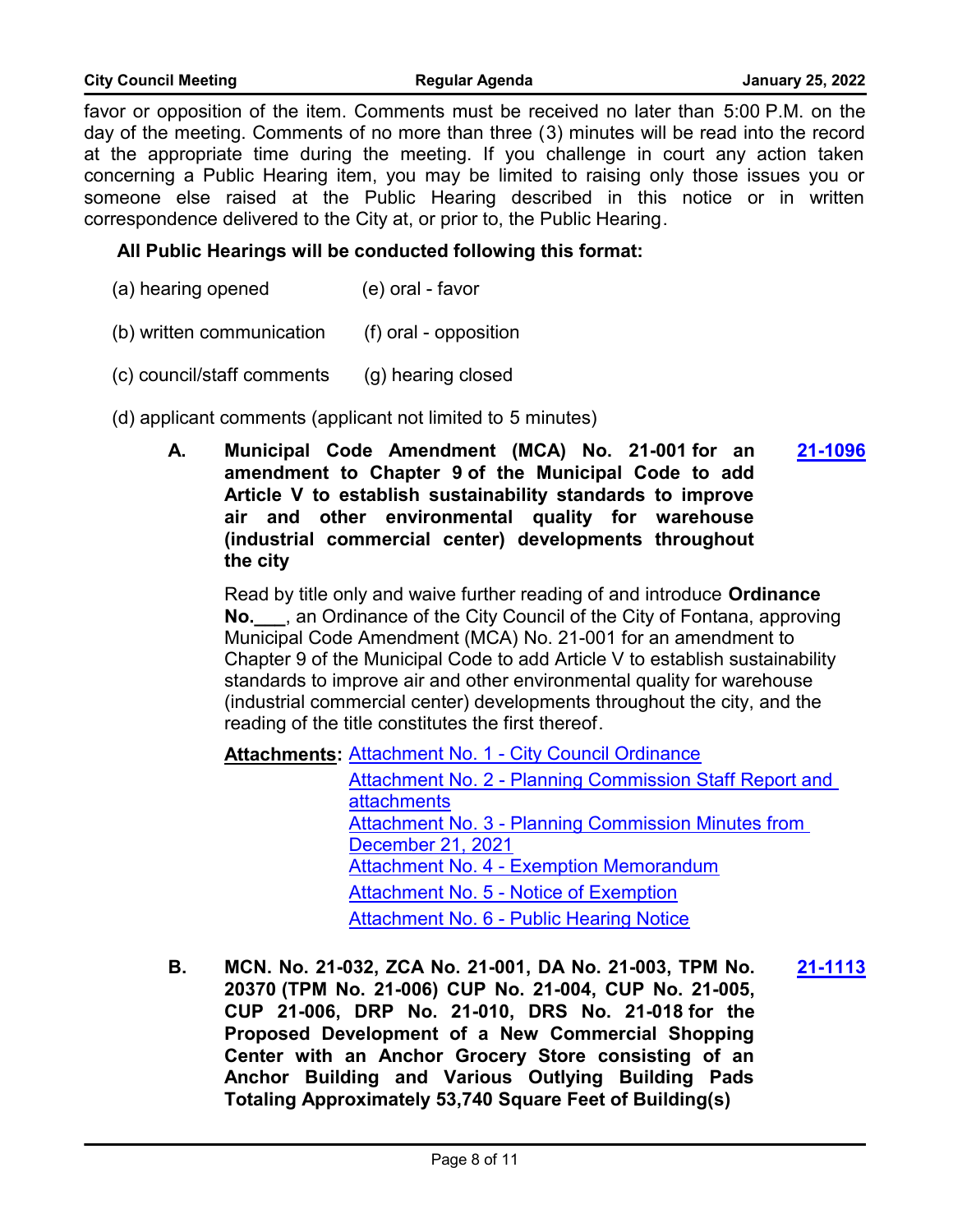1. Read by title only and waive further reading of and introduce **Ordinance No.** \_\_\_, an Ordinance of the City Council of the City of Fontana, approving Zone Change No. 21-001 for text and figure changes that include changing Planning Area 1 to Planning Area 3 within the Auto Overlay of the Zoning and Development Code on approximately 6.20 adjusted gross acres (APN: 0240-011-03, -05, -06, -35, -38, -41, -42, and -44), and amending Section 6403(a) to allow for a grocery store use, and the reading of the title constitutes the first thereof.

2. Read by title only and waive further reading of and introduce **Ordinance No. \_\_\_\_,** an Ordinance of the City Council of the City of Fontana approving Development Agreement No. 21-003, between the City of Fontana and Sage Citrus Fontana, LLC which provides a public benefit fee in the amount of \$376,180.00 dollars and the reading of the title constitutes the first reading thereof.

2. Adopt **Resolution No. 2022-\_\_\_** a Resolution of the City Council of the City of Fontana, adopting the initial study and Mitigated Negative Declaration (MND) and Mitigation Monitoring and Reporting Program (MMRP) pursuant to Section 15070 of the California Environmental Quality Act (CEQA) and Section 6.16 of the 2019 Local Guidelines for Implementing CEQA, approving Tentative Parcel Map No. 20370 (TPM No. 21-006) for consolidation of eight (8) parcels into five (5) parcels, approving Conditional Use Permit No. 21-004 for a Type 21 ABC license, approving Conditional Use Permit No. 21-005 and CUP No. 21-006 for drive-thru establishments, approving Design Review No. 21-010 for site and architectural review of a commercial shopping center with a grocery store and five (5) additional pads for a total building square footage of approximately 53,740 square feet and approving Design Review Sign No. 21-018 for a sign program to the Auto Center Overlay District on a 6.20 adjusted gross acre project site (APN: 0240-011-38, -41, -03, -05, -42, -06, -35 and -44) subject to the findings and conditions of approval.

**Attachments: [Attachment No. 1 - Vicinity Map](http://fontana.legistar.com/gateway.aspx?M=F&ID=a1f2dc37-2133-4065-81fe-cdc1e59ca6a9.doc)** 

[Attachment No. 2 - Site Plan](http://fontana.legistar.com/gateway.aspx?M=F&ID=f6f1003d-7075-4090-b1c7-f67d5143ffd3.doc) [Attachment No. 3 - Planning Commission Staff Report from](http://fontana.legistar.com/gateway.aspx?M=F&ID=04659dc9-ddde-481b-9db9-dc0338a0c27a.pdf)  Dec. 7, 2021 and Minutes Attachment No. 4 - City Council Ordinance for ZCA No. 21-001 [Attachment No. 5 - City Council Ordinance for DA No.](http://fontana.legistar.com/gateway.aspx?M=F&ID=7693837b-74a8-4ea2-8a64-6e8d27eda05f.docx)  21-003 Attachment No. 6 - City Council Resolution for TPM, CUPs, and DRs [Attachment No. 7 - Public Hearing Notice](http://fontana.legistar.com/gateway.aspx?M=F&ID=326d93f1-f2d6-408e-bc6f-ab476d05c7d6.doc)

**C. Resolution of Necessity Public Hearing: Assessor Parcel Nos. 0232-201-12 and 0232-201-13 [21-1116](http://fontana.legistar.com/gateway.aspx?m=l&id=/matter.aspx?key=2202)**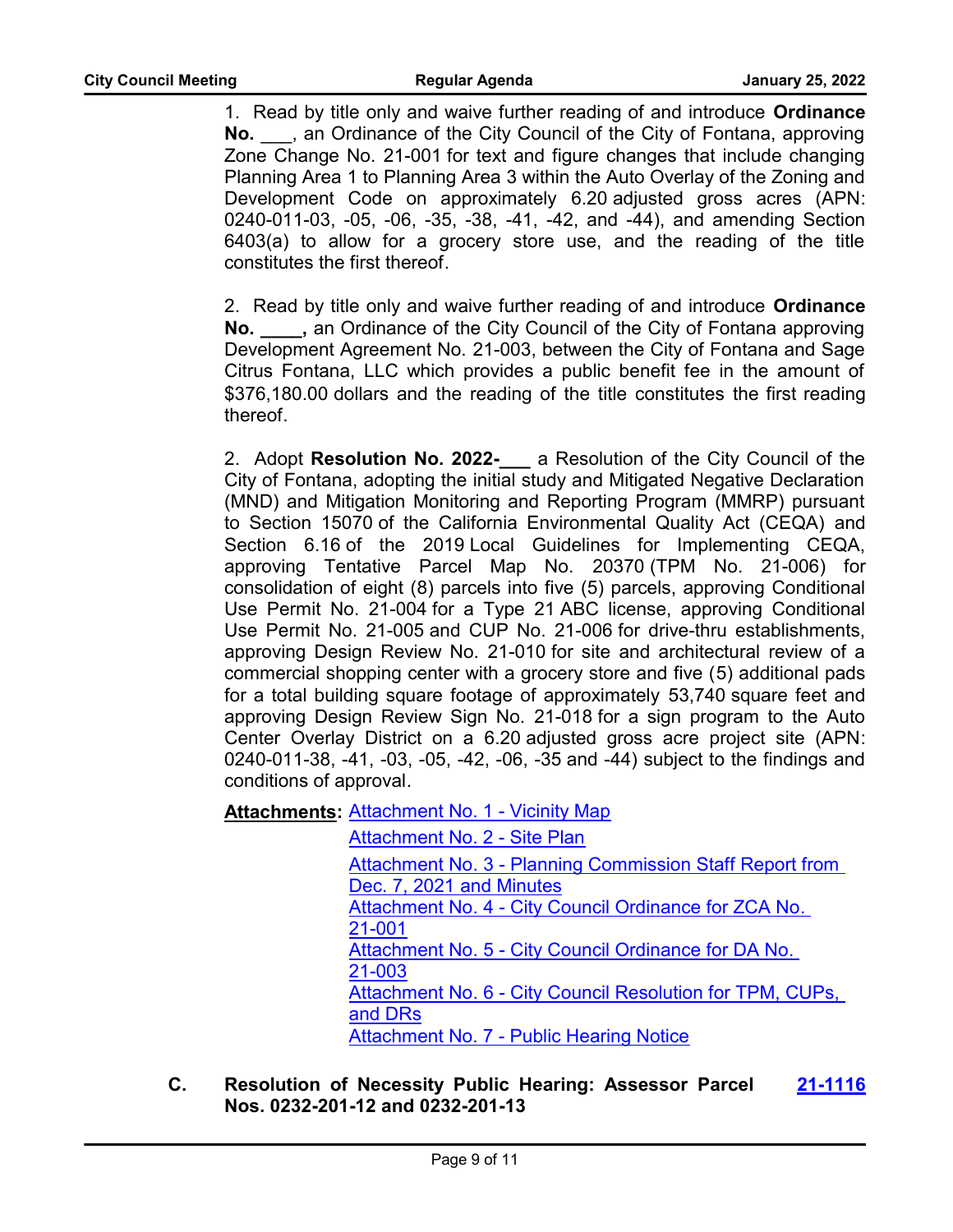1. That the Mayor and City Council conduct a Public Hearing to consider adoption of a proposed Resolution of Necessity, making the following findings:

(a) The public interest and necessity require the proposed project;

(b) The proposed project is planned or located in the manner that will be most compatible with the greatest public good and least private injury;

(c) Acquisition of the two vacant parcels (APNs 0232-201-12 and 0232-201-13) is necessary for the proposed project;

(d) The offers required by section 7267.2 of the California Government Code were made; and

(e) The public use for this property is a more necessary use than the use for which the property is appropriated.

2. Adopt **Resolution No. 2022-**, a Resolution of Necessity by the Fontana City Council, declaring that acquisition of a fee interest in certain real property located in the City of Fontana, San Bernardino County, California, more particularly described as Assessor Parcel Numbers 0232-201-12 and 0232-201-13, by eminent domain, is necessary for the installation of infrastructure improvements within the City of Fontana.

**Attachments: Rosemead Properties Exhibit A Legal Description and** Assessor Parcel Map [Resolution of Necessity - Rosemead Properties - Citrus](http://fontana.legistar.com/gateway.aspx?M=F&ID=16b5fb9c-a1ac-4da5-9297-6835176b2eb4.pdf)  Arrow [Rosemead Properites - Notice of Hearing to Property Owner](http://fontana.legistar.com/gateway.aspx?M=F&ID=d7d9731a-9cd1-472f-a4c9-3f620cdca1a6.pdf)  - Resolution of Necessity

**D. Municipal Code Amendment (MCA) No. 22-01 - Adoption of an Urgency Ordinance of the City Council of the City of Fontana, Amending Sections 13-27 and 13-30 of the Fontana Municipal Code, Amending the Enforcement Authority regarding the City's Environmental Health Code, and Adoption of a Regular Ordinance for Long-Term Implementation of same [21-1135](http://fontana.legistar.com/gateway.aspx?m=l&id=/matter.aspx?key=2221)**

1. Approve Municipal Code Amendment (MCA) No. 22-01 - Adopt **Urgency Ordinance No.** \_\_\_\_\_, of the City Council of the City of Fontana, amending sections 13-27 and 13-30 of the Fontana Municipal Code, amending the enforcement authority regarding the City's environmental health code.

2. Read by title only and waive further reading of and introduce **Ordinance No. \_\_\_,** an Ordinance of the City Council of the City of Fontana, approving Municipal Code Amendment (MCA) No. 22-01 amending sections 13-27 and